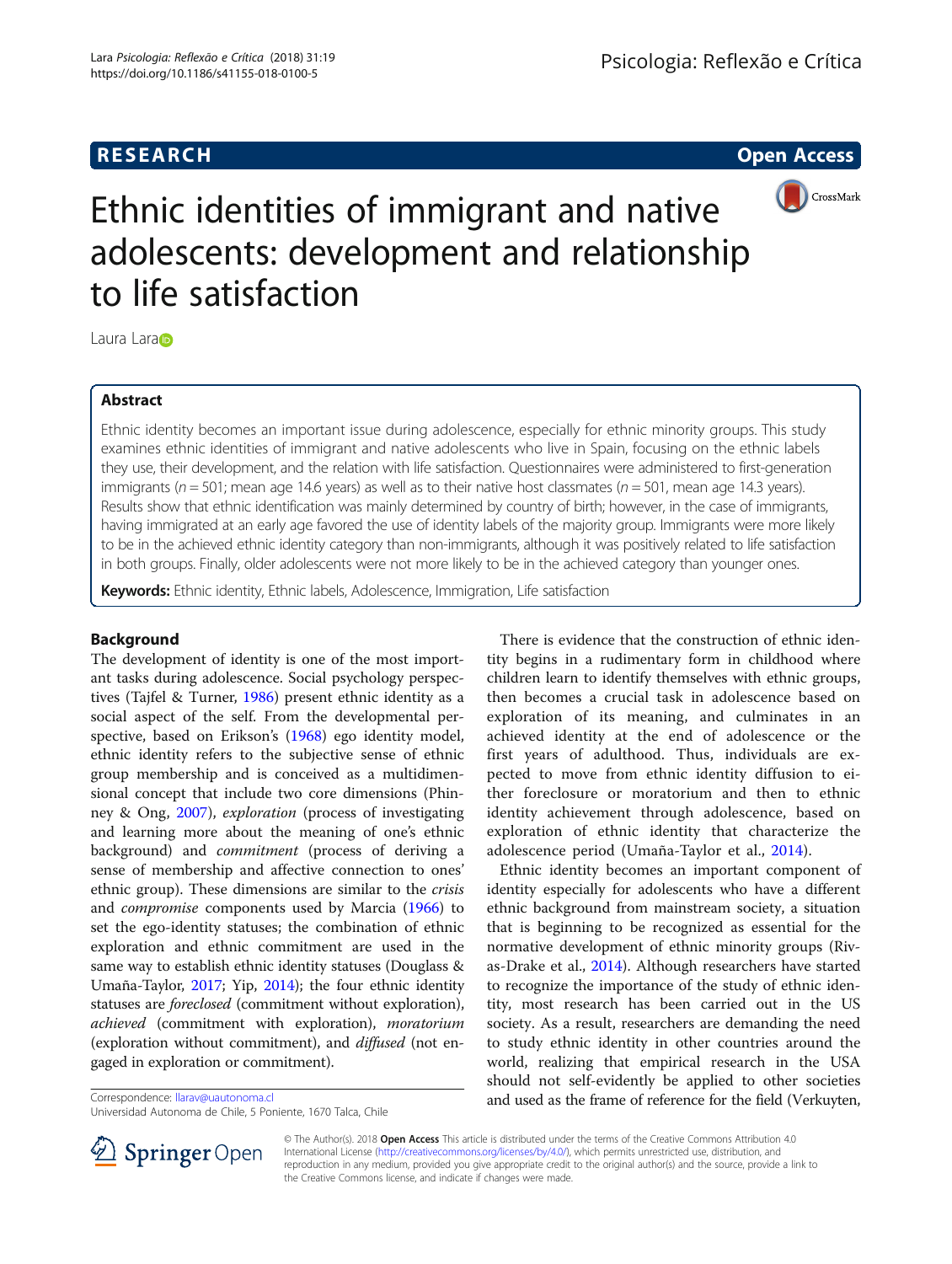[2016\)](#page-8-0). Besides identity concerns adolescents have to deal with (such as occupation, ideology, and gender roles), ethnic minority adolescents have to face other aspects derived from being a member of a group that is typically of lower status and power in society and that may be subject to discrimination (Dotterer & James, [2018\)](#page-7-0).

Researchers have focused mainly on minority groups, and the results have shown that ethnic identity is more important for them compared to majority groups (Kiang & Fuligni, [2009](#page-7-0); Xu, Farver, & Pauker, [2015](#page-8-0)). Ethnic identity seems to be a less important aspect for mainstream adolescents, who can live and work without understanding other cultural groups, while one of the challenges for minority ethnic groups is to understand mainstream culture. However, research studies have shown that ethnic identity is also important for mainstream adolescents who are settling in multicultural contexts (Adams et al., [2016\)](#page-7-0).

The labels adolescents use to identify themselves are also important for ethnic development; however, they have been much less investigated (Cheon, Bayless, Wang, & Yip, [2018;](#page-7-0) Corona et al., [2017](#page-7-0); Fuligni, Kiang, Witkow, & Baldelomar, [2008](#page-7-0)), with research that has focused on ethnic labels used by native adolescents being practically non-existing, and implies that the mainstream group has to face little ethnic threat and because of that is expected to have lower levels of identification with their ethnic groups (Adams et al., [2016\)](#page-7-0). Ethnic self-identification is crucial for the development of ethnic minority groups, and specially for immigrants. As Fuligni and Tsai ([2015\)](#page-7-0) stated, for immigrant adolescents, it is one of the most significant challenges to face. They must learn the social categories in which host society divides people regarding ethnic identity, and at the same time, they need to figure out where they fit.

Country of birth has been found to be a crucial element for an individual's choice of ethnic identification, immigrants who were born outside the new country (first generation) are more reluctant to abandon labels that identify themselves as members of their original countries (Fuligni & Tsai, [2015;](#page-7-0) Kiang & Witkow, [2018](#page-7-0)), whereas second-generation immigrants (who were born in a new host country) are more prone to include the new country in their self-identification. In general, labels that refer to original nationality are predominant in first-generation immigrants and are difficult to change over their life span and second-generation immigrants are more likely to use composed labels that include the country they live in together with their country of origin (Kiang, Perreira, & Fuligni, [2011;](#page-7-0) Kiang & Witkow, [2018](#page-7-0)). However, young people who arrived at the new country at early ages (before 7 years old) may use these composed labels (Fuligni et al., [2008](#page-7-0)). Moreover, those that include these concepts in their self-identification have a weaker ethnic identity than those who do not (Fuligni et al., [2008](#page-7-0)).

Finally, ethnic identity plays an important role in adolescent well-being, as life satisfaction is one of the indices that provide crucial information about immigrant adaptation. Previous research has focused on the immigrant paradox (referring to the counterintuitive results of better adaptation of first-generation immigrants compare to second and majority ethnic groups). However, this paradox has not found support outside the USA (see meta-analysis by Dimitrova, Chasiotis, & van de Vijver, [2016\)](#page-7-0), and researchers highlight the need to go deep in understanding under what conditions immigrants do better (Motti-Stefanidi & Garcia Coll, [2018](#page-7-0)). One of the key aspects is ethnic identity, it has been shown that a secure and strong ethnic identity makes positive contributions to psychological well-being in ethnic minority adolescents (Manuela & Anae, [2017](#page-7-0)). An achieved ethnic identity implies an individual has a secure perception of their own ethnicity and has resolved the conflict about his/her own ethnic group, thus achieving ethnic identity becomes a source of personal strength and positive evaluation (Verkuyten, [2016\)](#page-8-0).

Different research studies support these assumptions with findings suggesting a connection between ethnic identity and life satisfaction (e.g., Abubakar, Aldhafri, & Van de Vijver, [2014;](#page-7-0) Dimitrova, Johnson, & van de Vijver, [2018](#page-7-0)). However, most of the studies focus on ethnic minorities, taking for granted that ethnic identity is not an important issue for mainstream youths. As Seaton at al. ([2017](#page-7-0)) pointed out, there is a dearth of empirical research that focus on ethnic identity among ethnic majority participants, including not just adolescents, but also children and adults. However, when studies include ethnic majority groups, associations between ethnic identity and life satisfaction are also reported. For example, Adams et al. [\(2016](#page-7-0)) found that ethnic identity was related to life satisfaction in all groups including mainstreamers, although participants were emerging adults, not adolescents.

Based on the above, this study aims to contribute to extending the knowledge of ethnic identity to other cultural contexts. The main objective of the present study is to examine ethnic identities of immigrant and native adolescents who live in Spain, focusing on the labels they use, their development, and the relation with life satisfaction.

The following hypotheses were evaluated: ethnic identification will be mainly determined by birthplace (H1); immigrant adolescents who arrived at an early age in Spain (before 7 years old) will identify themselves also with Spanish labels (H2); immigrants will have a higher rate of achieved ethnic identity than natives (H3); immigrants who do not include Spanish labels in their ethnic self-identification are more likely to have an achieved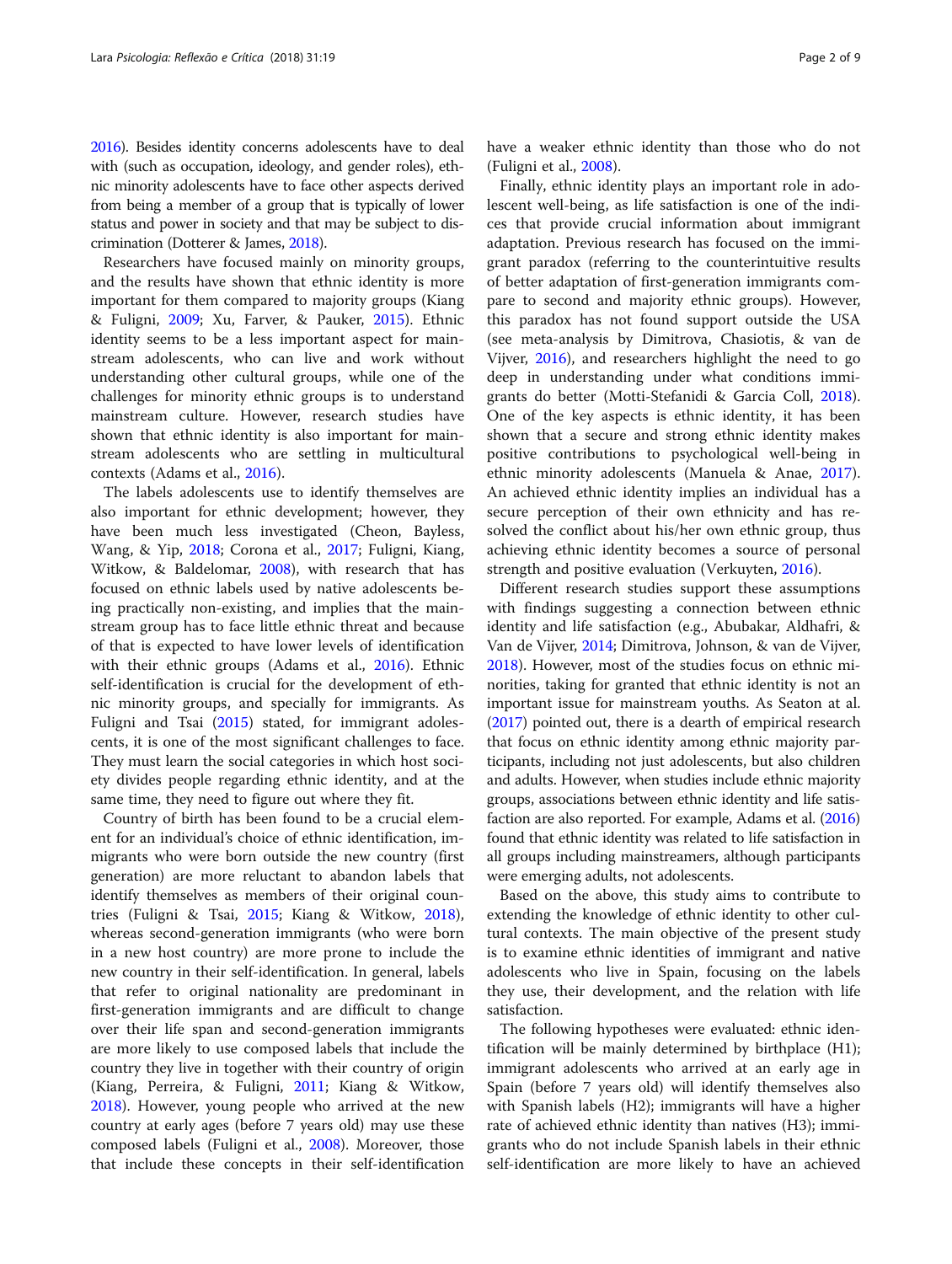ethnic identity status (H4); older adolescents will more often have an achieved ethnic identity status than younger ones (H5); and having an achieved ethnic identity status will be positively related to life satisfaction both in immigrants and natives, with this relation being stronger in the case of immigrants (H6).

# Method

# Participants

Participants were 1002 students of compulsory secondary education in Spain, 501 were first-generation immigrants (they and both parents were born in the same country outside Spain) and 501 were native Spaniards (they and both parents were born in Spain). Criteria for participation included that they and both their parents must have been born in the same country. Participants were evenly split by gender in both groups (49.1% were girls in the immigrant group and 52.2% in the native group). The age in the sample ranged from 12 to 18 ( $M = 14.28$  years, SD = 1.46, in the native group,  $M = 14.62$  years, SD = 1.51, in the immigrant group). Immigrant participants were born in Latin America (67.7%, the majority of them from Ecuador, Bolivia, and Colombia), Eastern Europe (13.6%, the majority of them from Rumania), Africa (13.2%, the majority of them from Morocco), Asia (3.6%, the majority of them from China), and a 2% from the rest of Europe. They have been residing in Spain for a mean of 4.47 years (SD = 3.17) and the mean age at arrival in Spain was  $10.14$  (SD = 3.43).

# Measures

Demographic variables: A demographic questionnaire was administered to assess participants' gender, age, country of birth and country of parents' birth. Additionally, foreign-born adolescents were asked to report how old they were when they arrived in Spain.

Ethnic self-identification and ethnic identity: In an open-ended response format, participants were asked to indicate the ethnic labels that they believed best described them. Adolescents were allowed to report more than one label. We classified the immigrants' responses based on Hutnik ([1986](#page-7-0)) categories: mixed (they used both mainstream and origin group labels), assimilated (they only used mainstream group labels), ethnocentric (they only used origin group labels), and marginalized (they neither used mainstream or origin group labels). Non-immigrants' responses were categorized into ethnocentric and marginalized. Then, they were instructed to respond to the subsequent questions in terms of the labels they chose for themselves. Ethnic identity was measured using the Spanish version (Lara & Martínez-Molina, [2016](#page-7-0)) of the Multigroup Ethnic Identity Measure-Revised (Phinney & Ong, [2007](#page-7-0)). It is a six-item scale consisting of two subscales (exploration and commitment) with three items each, rated on a 5-point Likert scale from strongly disagree (1) to *strongly agree* (5), such that higher scores more strongly endorse the respective constructs. Cronbach's alphas were adequate for the whole sample ( $\alpha = 0.70$ ) for exploration,  $\alpha = .77$  for commitment, and  $\alpha = .83$  for total) as well as for separate samples of immigrants ( $\alpha = .83$ ) for total,  $\alpha = .69$  for exploration, and  $\alpha = .75$  for commitment) and natives ( $\alpha$  = .82 for total,  $\alpha$  = .69 for exploration, and  $\alpha$  = .78 for commitment).

Satisfaction with life: the Spanish version (Atienza, Pons, Balaguer, & García-Merita, [2000\)](#page-7-0) of the Satisfaction With Life Scale (Diener, Emmons, Larsen, & Griffin, [1985](#page-7-0)) was used to asses global life satisfaction rated in a Likert scale from 1 (strongly disagree) to 5 (strongly agree). Cronbach's alphas were adequate, for the global sample ( $\alpha$  = .80), as well as for immigrants ( $\alpha$  = .78) and natives ( $\alpha$  = .81).

# Procedure

Adolescents were recruited from 20 public high schools in the province of Seville, Spain. Upon request, the Department of Education provided a list of the schools with information about the nationality of every student. Schools that participated in this study were those with a higher percentage of immigrants. After obtaining this information, schools were contacted and asked to participate in the study. In every classroom after recruiting the foreign-born students, an equal sample of their native classmates were randomly chosen. The same researcher visited each school during school hours, gave the same instructions to participants, applied the questionnaires, and answered any questions that arose. After guaranteeing confidentiality of data and anonymity of participants, written consent was obtained from participants' parents, as well as the adolescents own approval. All participants were given information about the study and told that participation was voluntary. Of an initial sample of 700 immigrant participants, 60 parents did not return the consent to participate in the study, 30 were excluded because their parents were born in different countries, and 10 did not read properly in Spanish and refused to participate in the study. Regarding native adolescents, they were chosen randomly between the classmates that whose parents had returned their signed consent and were willing to participate. This study was approved by the Department of Developmental Psychology at the University of Seville.

# Data analysis

Regarding ethnic identification (H1 and H2), we used Huntik categorization to determine ethnic identification and carried out descriptive analysis. To analyze the influence of age of arrival over ethnic identification, we split the sample into two groups, younger than 7 years old on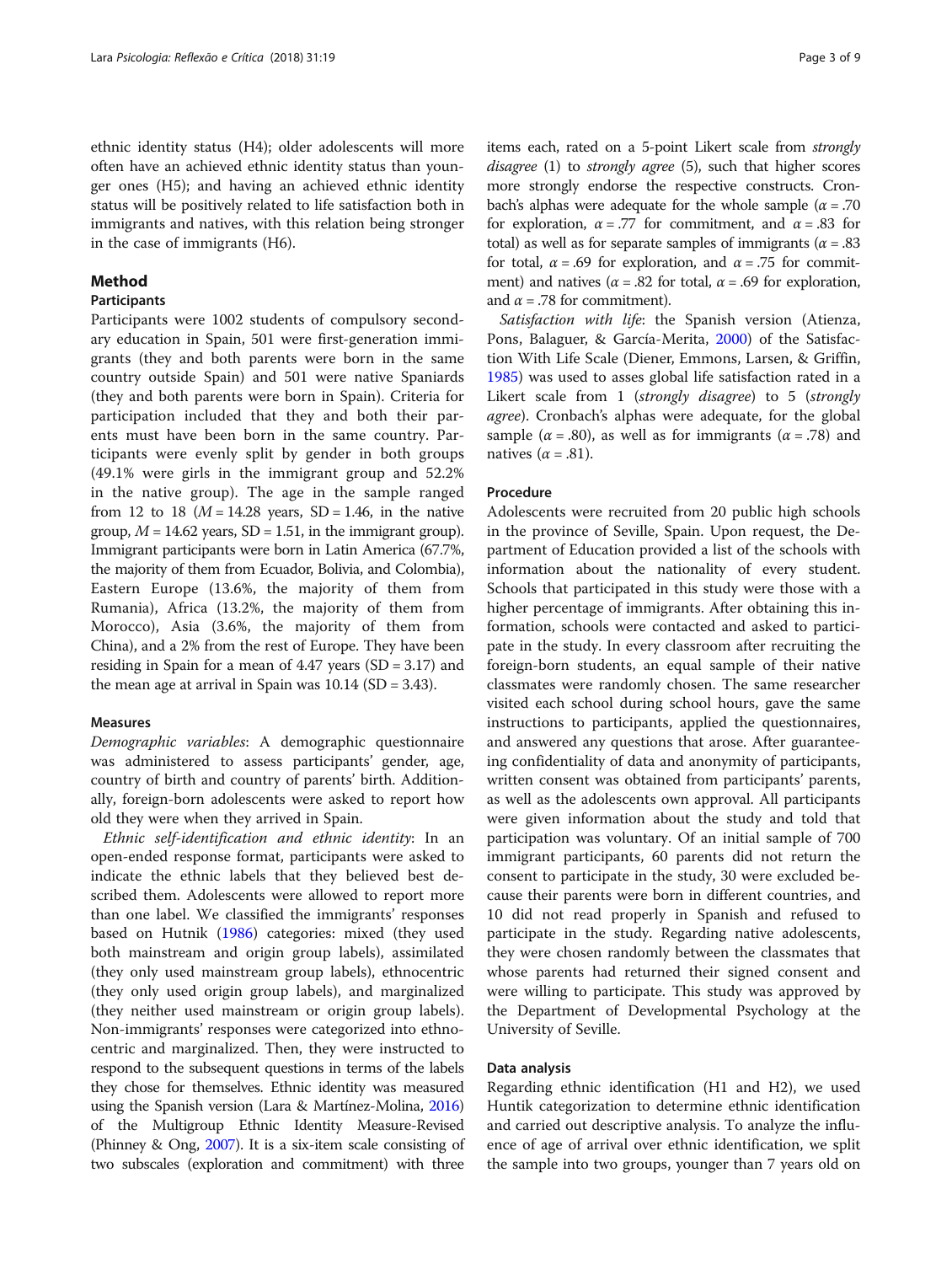arrival and 7 years old or older on arrival and carried out cross-tabulation analysis. For the following analyses, we did not include adolescents who did not identify themselves with any ethnic group (marginalized identification) because showing a clear ethnic identification was a prior requirement to establish ethnic identity.

In order to identify ethnic identity status among standardized exploration and commitment variables, K-means cluster analyses were utilized. After that, cross-tabulation analyses were conducted to examine ethnic identity differences between immigrant and natives (H3), as well as among immigrants based on their ethnic identification (H4). In order to corroborate that older adolescents are more likely to be in the achieved ethnic identity category than younger ones, we split the sample into three age groups and conducted cross-tabulation analyses to examine age differences among the identity status (H5). Finally, a factorial analysis of variance (factorial ANOVA) was conducted to test the interaction between being immigrant or native and ethnic identity status over life satisfaction (H6). Because this interaction was not significant, we conducted a single-variance analysis (ANOVA) to test the differences on life satisfaction based on ethnic identity status.

Chi-square tests were used to analyze the relationship in cross-tabulation analysis, and standardized residual analysis to know the directions of the differences. We compared the size of the standardized residuals to the critical values that correspond to an alpha of  $.05$  ( $\pm$  1.96) or an alpha of .01 ( $\pm$  2.58). All statistical analyses were performed using SPSS.21.

# Results

# Ethnic identification

The majority (94.4%) of native adolescents identified themselves using Spanish labels exclusively (ethnocentric) and 5% did not identify with any ethnic group (marginalized). The remaining 0.6% identified themselves with labels that did not refer to any cultural or ethnic group and were excluded from analyses. The majority of immigrants (64.5%) were included in the ethnocentric category (they identified themselves exclusively with their origin group), 18.2% were categorized as *mixed* (they used both ethnic labels referring their origin group as well as the mainstream group), 9.2% as assimilated (they identified themselves using Spanish labels exclusively), and 5.2% as marginalized. Finally, 3% used labels that did not refer to any cultural or ethnical group and were excluded from analysis.

Separate cross tabulation analyses were conducted to examine differences of age at arrival to Spain on the immigrant's ethnic identification. Chi-square results showed there was a significant relation between ethnic identification and age at arrival to Spain  $\chi^2$  (3,  $N = 473$ ) = 12.19,  $p = .007$ ,  $(V = .16)$ . Standardized residual indicated immigrants who arrived when they were 7 years old or older were more likely to identify themselves as ethnocentric  $(z = 3.3,$  $p < .01$ ) and less as assimilated (z = - 2.1,  $p < .05$ ) and mixed  $(z = -2.4, p < .05)$  compared with adolescents who arrived when they were younger.

# Ethnic identity in immigrants and natives

The first cluster ( $n = 260$ ) was classified as the *morator*ium identity status, with exploration scores 0.24 standard deviations above the mean and commitment scores 0.39 standard deviation score below the mean. A second group ( $n = 159$ ) was named *diffused* and had exploration and commitment scores around 1.3 standard deviations below the mean. A third cluster represents *achieved* identity  $(n = 273)$  with exploration and commitment scores around a standard deviation above the mean. The final group ( $n = 241$ ) was classified as *foreclosed* and had exploration scores about 0.5 standard deviation below the mean, and commitment scores that were about 0.5 standard deviations above the mean (see Fig. 1).

The percentages of immigrants and natives in each of the ethnic identity statuses were different. Immigrants were in the first place in the achieved status (36.5%), in the second place in the moratorium (28%), in the third place in foreclosed (22%), and last in diffused (13.5%). Natives were in the first place in the foreclosed status (29.6%), in the second place in moratorium (27.7%), in the third place in achieved (22%), and last in diffused (20.5%). Chi-square analysis indicated significant differences across identity status between immigrant and natives,  $\chi^2$  (3,  $N = 933$ ) = 34.11,  $p < .001$ , ( $V = .17$ ). Adjusted standardized residual analyses indicated that immigrants were more likely to be in the achieved status ( $z = 4.8$ ,  $p < .01$ ) and

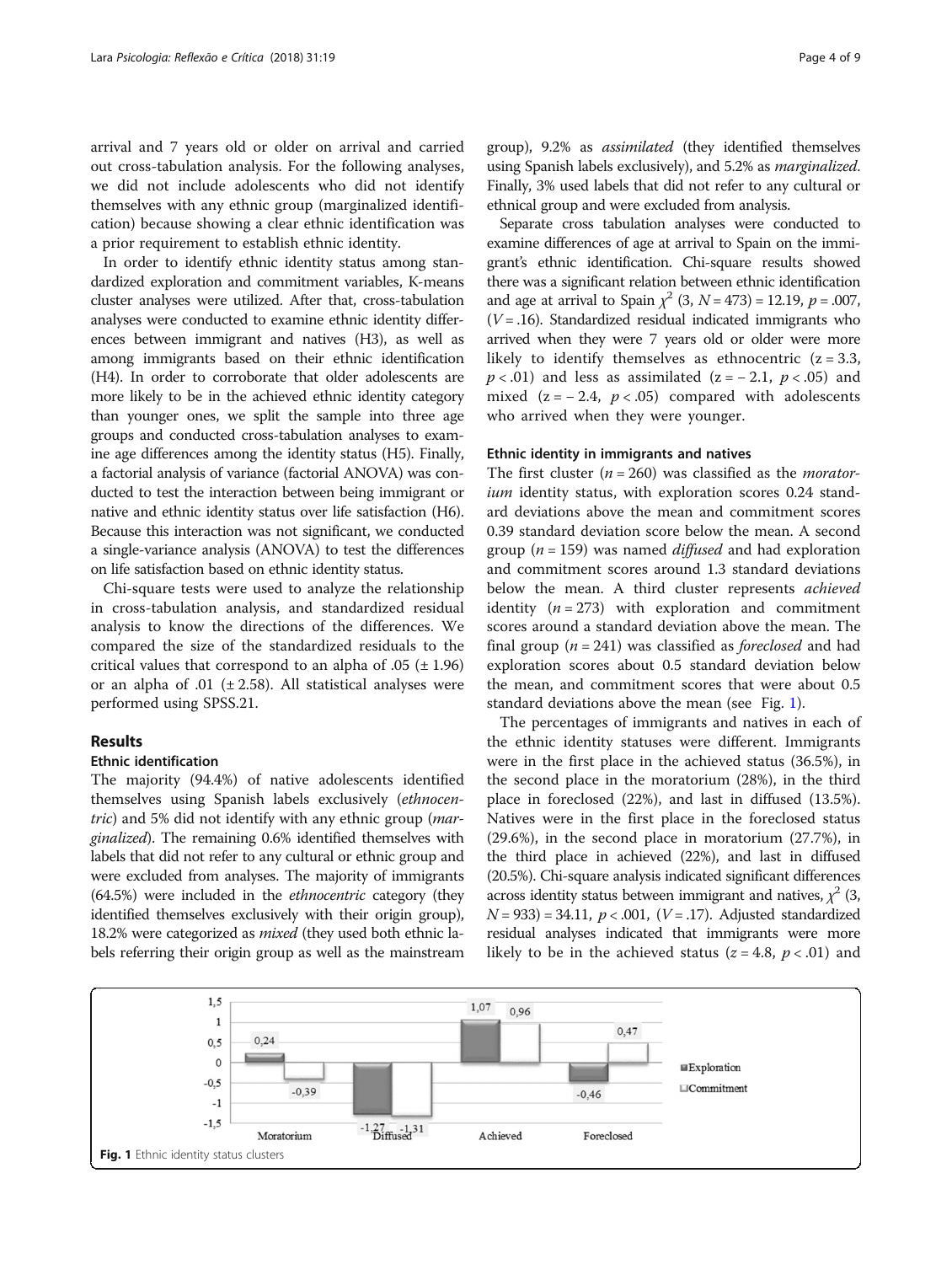less in the foreclosed  $(z = -2.7, p < .01)$  and the diffused ( $z = -2.9$ ,  $p < .05$ ) compared with natives.

Regarding differences in ethnic identity based on labels used by immigrants, chi-square results indicated that there were no significant differences among immigrants' ethnic identity status and ethnic identification labels,  $\chi^2$  $(6, N = 460) = 10.96, p = .090.$ 

#### Ethnic identity development

There were no age group differences in ethnic identity status in the total sample,  $\chi^2$  (6,  $N = 932$ ) = 4.04,  $p = .672$ . Separate cross tabulation analyses were conducted for immigrants and natives. Chi-square analyses results indicated that there were no age group differences among immigrants' ethnic identity status,  $\chi^2$  (6, N = 459) = 4.96,  $p = .549$ . However, there were age group differences in the native group,  $\chi^2$  (6,  $N = 473$ ) = 17.03,  $p = .009$ ,  $(V = .13)$ . Adjusted standardized residual indicated that 12–13-year-old adolescents were more likely to be in the achieved status ( $z = 3.5$ ,  $p < .01$ ) and less in the moratorium  $(z = -2.3, p < .05)$  and that 14– 15-year-old adolescents were less likely to be in the achieved status ( $z = -2.0$ ,  $p < .05$ ). Proportion of participants in each ethnic identity status cluster is shown in Table 1

# Ethnic identity and life satisfaction

The factorial ANOVA analyses showed that the influence of ethnic identity over life satisfaction did not differ between immigrants and natives,  $F(3, 932) = 0.85$ ,  $p = .469$ . However, the influence of ethnic identity over life satisfaction was statistically significant, Welch (3, 461.58) = 22.09,  $p < .001$ . Games Howell post hoc multiple comparisons indicated that there were differences between all the statuses except for between the moratorium and foreclosed ones, indicating that participants in the achieved ethnic identity status were the ones who reported higher levels of life satisfaction ( $M = 3.96$ , SD = 0.76), followed by foreclosed  $(M = 3.77, SD = 0.88)$  and moratorium  $(M = 3.62, SD = 0.83)$ (no statistical differences between them) and finally the diffused  $(M = 3.25, SD = 1.01)$ .

The effect was of medium size for the difference achieved vs diffused  $(d = 0.79)$  and foreclosed vs diffused  $(d = 0.55)$ , and small for the difference moratorium vs diffused ( $d = 0.40$ ), achieved vs foreclosed ( $d = 0.30$ ) and achieved vs moratorium  $(d = 0.43)$ .

# **Discussion**

# Ethnic identification

The results of this study confirm that ethnic identification is mainly determined by birthplace, for both immigrants and natives (H1). Regarding natives, although we expected that native ethnic identification be mainly determined by birthplace, it is worth mentioning that this rate was quite high (94.4%). Previous research has paid little attention to native adolescents, since ethnic identity is not supposed to be as important for natives as for ethnic minority groups. Based on this argument, maybe we could expect the marginalized identity status to be more prevalent. In the specific context we considered for our study, we think there are other additional circumstances that have been able to make native adolescents rethink their ethnic identification. These youngsters attend educational institutions and live in neighborhoods where there is a large presence of immigrants, so perhaps in ethnical homogeneous centers and neighborhoods the results would have been different. Social identity theory claims that identification with one's own group can increase by contact with different groups, especially when they are a minority in their immediate contexts (Xu et al., [2015\)](#page-8-0). In addition, this result can be a consequence of the relatively recent immigration in Spain. In other countries, like the USA, these differences have existed for a longer period and do not make mainstream adolescents redefine questions pertaining to ethnic identification.

Regarding immigrants, in accordance with previous research (Fuligni & Tsai, [2015](#page-7-0); Fuligni et al., [2008;](#page-7-0) Kiang & Witkow, [2018\)](#page-7-0), we did not find a large inclusion of concepts referring to Spain in the self-identification of immigrants born outside Spain. Despite the fact that our participants belong to the first-generation immigrants, we observed that about a quarter of them included concepts that refer to Spain in their ethnic identification, whether combined with terms that refer to their origin places or singularity. Even still, there is a minority (about 9%) who did not refer to their origin countries in their

Table 1 Proportion of participants (total sample, immigrants and natives) in each ethnic identity status cluster by age group

| Ethnic identity status | Age groups      |            |                |                 |            |                |                 |            |                |
|------------------------|-----------------|------------|----------------|-----------------|------------|----------------|-----------------|------------|----------------|
|                        | 12-13 years old |            |                | 14-15 years old |            |                | 16-18 years old |            |                |
|                        | Total           | Immigrants | <b>Natives</b> | Total           | Immigrants | <b>Natives</b> | Total           | Immigrants | <b>Natives</b> |
| Achieved               | 32.9            | 34.1       | 31.8           | 26.6            | 36.5       | 18.1           | 29.7            | 39.0       | 16.3           |
| Moratorium             | 25.8            | 31.8       | 20.8           | 29.8            | 29.1       | 30.3           | 27.1            | 22.7       | 32.7           |
| Foreclosed             | 24.0            | 24.0       | 24.0           | 27.1            | 20.6       | 32.6           | 25.9            | 22.0       | 31.6           |
| Diffused               | 17.3            | 10.1       | 23.4           | 16.6            | 13.8       | 19.0           | 17.1            | 16.3       | 29.4           |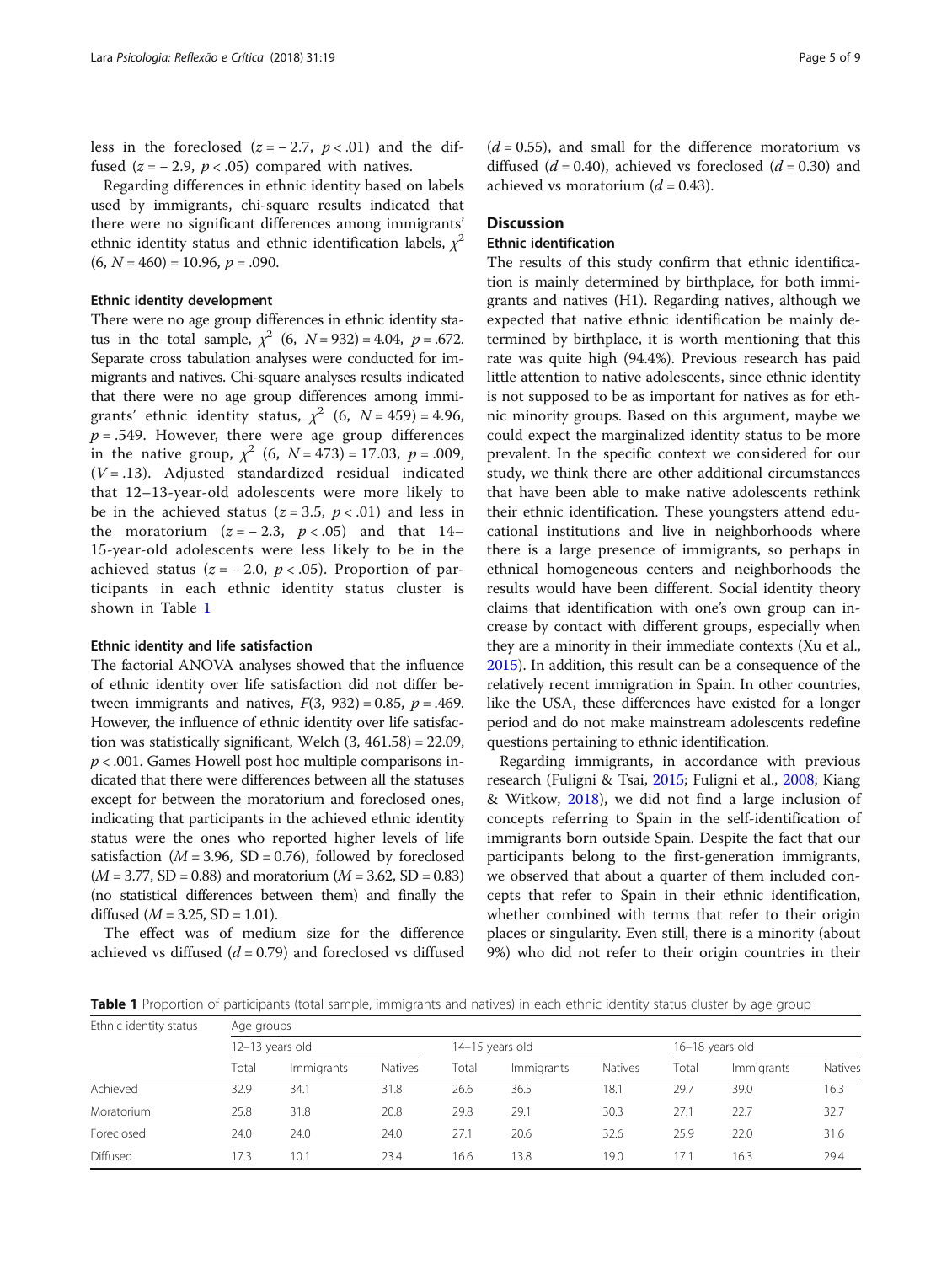ethnic identification. This situation may be caused, to some extent, because we have studied people who emigrated while being children or adolescents (also called the 1.5 generation), which has been considered even the second generation by some authors (usually called children of immigrants, Portes, Aparicio, & Haller, [2016](#page-7-0)). This is even more apparent when individuals emigrated at a younger age, because they do not have such strong previous memories, unlike those who emigrated as adolescents or adults. Our results confirm this idea, according to previous research (Fuligni et al., [2008\)](#page-7-0), because the inclusion of Spanish terms was mainly present in adolescents who emigrated at an early age (before 7 years old), confirming our second hypothesis. Young people who migrated before 7 years old can be considered members of the second generation (Berry, Phinney, Sam, & Vedder, [2006\)](#page-7-0), because most of their experience has been lived in the new country. If we consider that they are similar to those who were born in the new country, then the pattern found coincides with previous research that indicates the inclusion of these terms was done by the secondand third-immigrant generations (Kiang et al., [2011](#page-7-0)).

#### Ethnic identity in immigrants and natives

Our data confirmed the identity status model proposed by Marcia ([1966](#page-7-0)) and founded in previous research about ethnic identity (Dimitrova, Chasiotis, Bender, & van de Vijver, [2017](#page-7-0); Douglass & Umaña-Taylor, [2017](#page-7-0); Yip, [2014\)](#page-8-0). The results of this study confirm that immigrants more often have an achieved ethnic identity than non-immigrants (H3), coincident with previous research (Douglass & Umaña-Taylor, [2017](#page-7-0); Kiang & Fuligni, [2009](#page-7-0)). As we have reported, immigrants were more represented in the achieved ethnic identity status (36.5%) than natives (22%), and less in the foreclosed (22% vs 29.6%) and diffused (13.5 vs 20.5%), showing they are in more advanced statuses. Solving questions regarding ethnic identity are crucial aspects for people who belong to ethnic minorities, especially for first-generation immigrants, for whom the cultural transition implies a negotiation of a new sense of belonging in the new country (Liu, [2015](#page-7-0)). They must face fundamental questions such as who they are and who they will become in the new country, while for people who belong to mainstream society this aspect is not as important for their self-concept. Finally, there were no differences in the moratorium status (around 28% where in this status in both groups), indicating adolescence is a period of exploration of ethnic identity.

On the other hand, the relationship between ethnic identity labels used by immigrants and ethnic identity status was not confirmed (H4). In this way, we did not find that youths who identified only with their culture of origin show a higher level of achieved identity as

expected from previous research. Authors such as Fuligni et al. ([2008\)](#page-7-0) indicated that retaining national labels could require more effort, and this could reflect on higher identity exploration and commitment levels.

However, our results show that immigrant adolescents in Spain are not just accepting labels without exploration and commitment. That could be explained by different factors. First, contrary to most research where they include different generations, all participants in this study were first-generation immigrants, so when they use an ethnic label that refers to the host country, it could imply a deep process of rethinking their ethnic identity. Second, in Spain, official forms in which people are categorized based on their ethnicity are not commonly used as in other countries, like the USA or the UK. Our participants' lack of familiarity with categorizing themselves could imply an active process of exploration and commitment when they choose to use labels in the present study.

#### Ethnic identity development

The results of this study do not confirm that older adolescents have a higher degree of achieved ethnic identity (H5), as was expected (Syed, [2015](#page-7-0)). Moreover, our results show different patterns in ethnic identity development across adolescence for immigrants and natives, and that the development of an achieved ethnic identity is not complete by the end of adolescence. Regarding immigrants, ethnic identity shows the same pattern in all age groups; ethnic status was stable across the three age groups (from youngest to oldest): in the first place achievement (34, 37, and 39%), in the second moratorium (32, 29, and 23%), in the third foreclosed (24, 21, and 22%), and lastly in the diffused (10, 14, and 16%). These results could indicate that immigrants have not yet finished completing their ethnic identity development. Because we have focused on the first generation and in a county with relatively recent ethnic and racial diversity, people who come from other countries may not have the opportunity to develop their ethnic identities during adolescence, but they are forced to develop them from the moment they become aware of these aspects. Ethnic identity may be more important for them and becomes a key factor to understand who they are, in comparison with ethnic minority adolescents who live in a country with a long tradition of immigration, where cultural diversity has always been present, so that they do not feel so different or feel forced to develop an ethnic identity quickly.

On the other hand, the study of natives' ethnic status shows that there is a progressive decrease of native participants in the achieved status across age groups (from youngest to oldest: 32, 18, and 16%), with higher representation in the other statuses. This may suggest that native adolescents initially identify with their nationality in opposition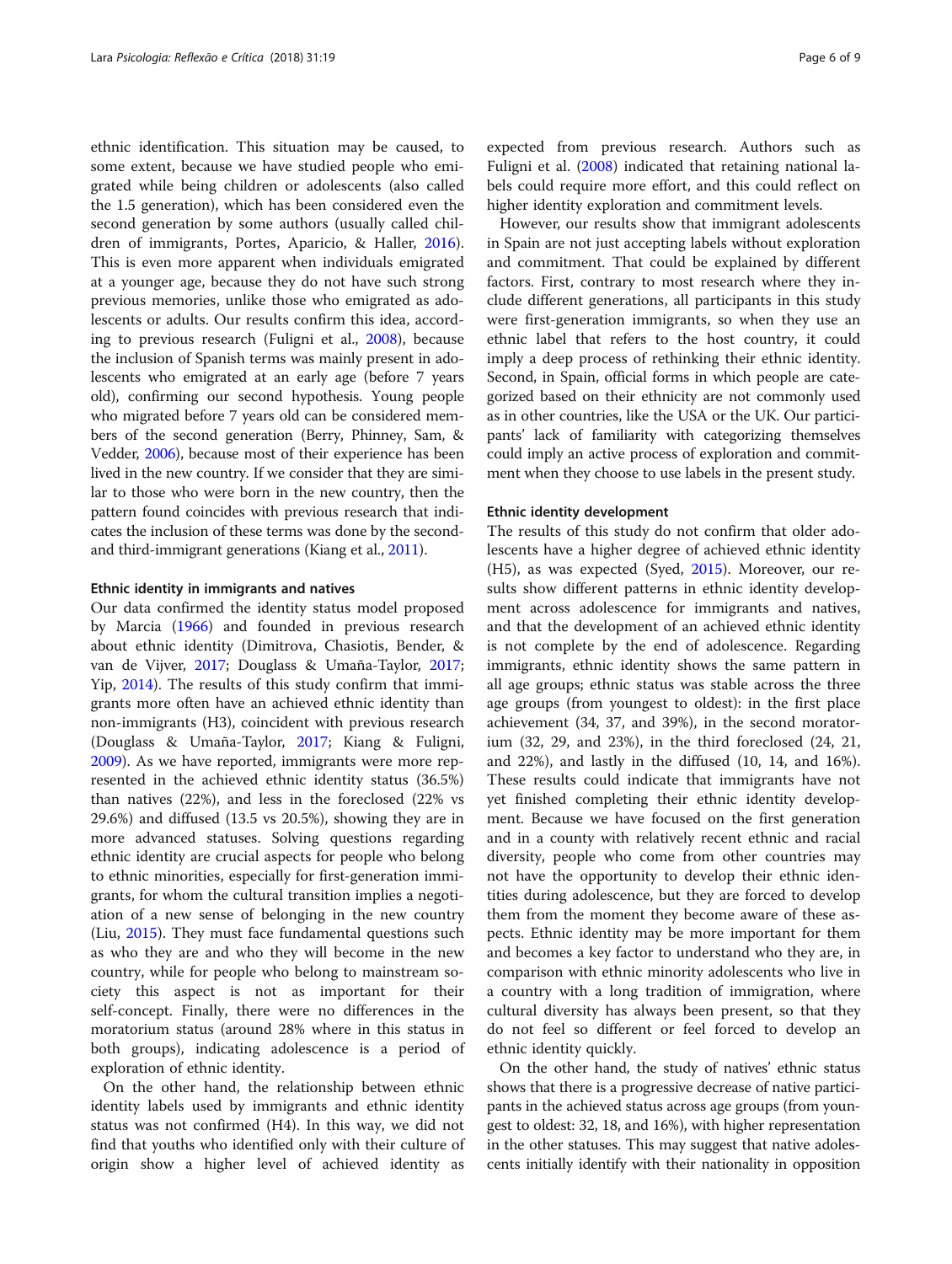to other ethnicities, without any developmental process. When the developmental process begins, they start to question their ethnic identity and do not feel so sure about it, increasing the exploration about the meaning of their ethnic identity.

# Ethnic identity and life satisfaction

Finally, the results of this study support partially the last hypothesis (H6); although ethnic identity was positively related to life satisfaction for both immigrants and non-immigrants, this relation was not stronger in the case of immigrants. Our results showed that an achieved ethnic identity has a positive influence on life satisfaction, which matches previous research (Abubakar et al., [2014](#page-7-0); Adams et al., [2016](#page-7-0); Fuligni et al., [2008\)](#page-7-0). However, most of the research has included only immigrant or ethnic minority adolescents, taking for granted that ethnic identity is not important for mainstream adolescents' life satisfaction. Taking into consideration that ethnic identity is more important for immigrants than for non-immigrants (or minority groups compared to the majority), it would be expected that ethnic identity has more influence on immigrants' life satisfaction. However, our results support that having an achieved ethnic identity is related with higher levels of life satisfaction, for both natives and immigrants, supporting the idea that ethnic identity is important for mainstream adolescents too, especially in settings where they are exposed to multicultural contexts.

# Limitations and future research

This study presents some limitations that are necessary to mention and that could offer guidelines for future research. One of the limitations of this study is that is a cross-sectional study, although it allows us to study differences between age groups, a longitudinal study could provide more information about the development of ethnic identity at an individual level. Kiang et al. ([2010](#page-7-0)), who also did not find differences between age groups in ethnic identity, pointed out that their results do not contradict an identity increment hypothesis throughout adolescence, because individuals change during their lifetime. A longitudinal study is necessary to confirm it could apply the same to immigrant adolescents in Spain.

Another limitation is based on the compositions of schools that where multiethnic. We believed some of our finding, as we have discussed, relied on the specific context of our research which have been carried out. Future research could compare if ethnic identity remains important for native adolescents in Spain in a context where there is no interaction with ethnic minorities. However, in Spain, as well as in most parts of the world, cultural diversity is increasing, so we recommend

focusing on multiethnic context, because no interaction between majority and minority ethnic groups is going to turn into an exception.

The last limitation to mention was that the instruments were in Spanish, although prior to data collection we consulted in schools about the necessity of translations to other languages and they informed all immigrants who have a proper level of Spanish, 10 participants refuse to participate alluding they did not have a high enough level to respond properly. We cannot be sure if maybe there are other reasons, but future research could have translations of the questionnaires for these cases.

## Conclusions

The current study offers important evidence regarding ethnic self-identification, ethnic identity, and life satisfaction of immigrants and native adolescents living in Spain, contributing to the generalization of knowledge regarding ethnic identity to other cultural contexts.

Although we found that most immigrants identify with their country of birth, about a quarter also included references to Spain (18.2% in conjunction and 9.2% alone). These results indicate that, although country of origin is important for immigrants' ethnic self-identification, they are not directly equivalent. Despite these differences in adolescents' ethnic identification, research often tends to describe participants ethnicity based on country of birth (or even country of birth of their parents). The results of this study contribute to the claim that country of origin should not be used to determine participants' ethnicity (Parameshwaran & Engzell, [2015\)](#page-7-0).

In our study, contrary to most literature available that focus on ethnic identity, we have included native adolescents and not just immigrant adolescents. The results show that ethnicity turns into an important matter also for natives, at least in the context of multiethnic contact. A sense of belonging in terms of ethnic groups is necessary both for immigrants and native who live together, as an important part of the identities they are developing. Who they are, and how they relate to others in term of ethnic groups become relevant questions. Our results indicate that the development of an achieved ethnic identity is not complete by the end of adolescence, especially in multiethnic contexts, with different patterns for immigrants and natives; showing there were no differences between age groups among immigrants and there where a decrease in achieved ethnic identity in natives.

Finally, in accordance with previous research, the present study also shows that solving these questions is more important for immigrants, who develop a stronger sense of ethnic identity (achieved ethnic identity) than non-immigrants, even though having a strong sense of ethnic belonging is related with life satisfaction for both immigrants and natives.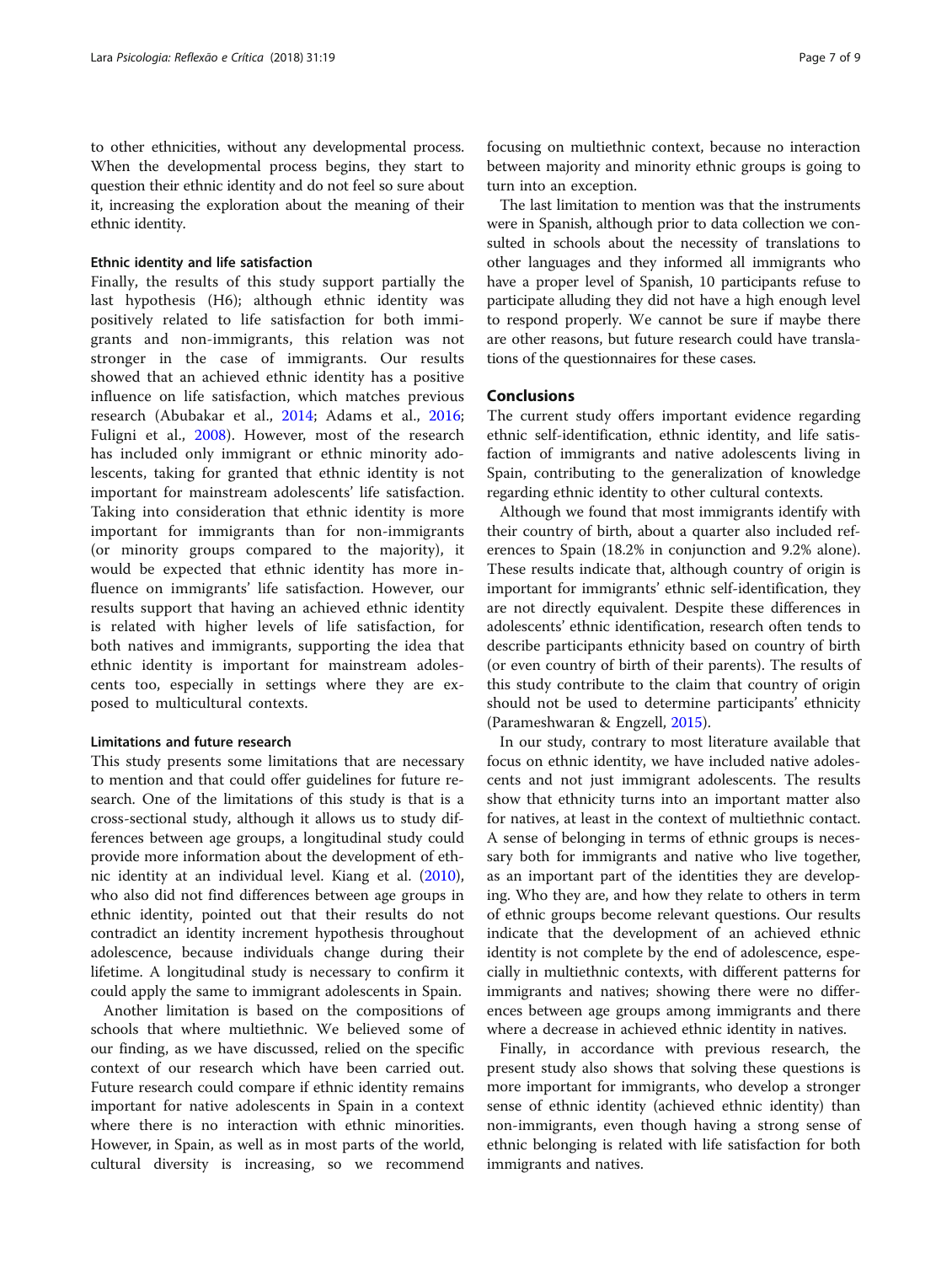## <span id="page-7-0"></span>Acknowledgements

I would like to express my deep gratitude to Dr. Maria Luisa Padilla for the constant guidance. She made this research possible, but life did not give her the chance to see the results. Wherever she is, I hope she knows. I would also like to thank Thomas Seamus Ward for proof-reading the article.

# Funding

This research received no specific grant from any funding agency or from commercial or not-for-profit sectors.

#### Availability of data and materials

Please contact author for data requests.

#### Author's contributions

The author read and approved the final manuscript.

#### Author's information

Laura Lara holds a Ph. D. in Psychology from the University of Seville (Spain) and is currently a professor and researcher at the Universidad Autonoma de Chile, where she teaches in the department of developmental psychology, as well as participating in research projects relating to aspects of human development and education.

#### Competing interests

The author declares that she has no competing interests.

# Publisher's Note

Springer Nature remains neutral with regard to jurisdictional claims in published maps and institutional affiliations.

#### Received: 1 February 2018 Accepted: 6 July 2018 Published online: 17 July 2018

#### References

- Abubakar, A., Aldhafri, S., & Van de Vijver, F. J. R. (2014). Ethnic identity and its relationship to life satisfaction and mental health among Omani youth. In F. Sarracino, & M. Mikucka (Eds.), Beyond money: the social roots of health and well-being (Health psychology research focus). New York: Nova Science Publishers.
- Adams, B. G., Abubakar, A., Van de Vijver, F. J. R., De Bruin, G. P., Arasa, J., Fomba, E., … Murugami, M. (2016). Ethnic identity in emerging adults in Sub-Saharan Africa and the USA, and its associations with psychological well-being. Journal of Community & Applied Social Psychology, 26, 236–252. [https://doi.](https://doi.org/10.1002/casp.2247) [org/10.1002/casp.2247.](https://doi.org/10.1002/casp.2247)
- Atienza, F. L., Pons, D., Balaguer, I., & García-Merita, M. L. (2000). Propiedades psicométricas de la Escala de Satisfacción con la Vida en adolescentes. Psicothema, 12, 314–319.
- Berry, J. W., Phinney, J. S., Sam, D. L., & Vedder, P. (2006). Immigrant youth in cultural transition: Acculturation, identity and adaptation across national contexts. Mahwah: Lawrence Erlbaum.
- Cheon, Y. M., Bayless, S. D., Wang, Y., & Yip, T. (2018). The development of ethnic/ racial self-labeling: Individual differences in context. Journal of Youth and Adolescence. <https://doi.org/10.1007/s10964-018-0843>.
- Corona, R., Velazquez, E., McDonald, S. E., Avila, M., Neff, M., Iglesias, A., & Halfond, R. (2017). Ethnic labels, pride, and challenges: A qualitative study of Latinx youth living in a new Latinx destination community. Journal of Ethnic and Cultural Studies, 4, 1–13.
- Diener, E., Emmons, R. A., Larsen, R. J., & Griffin, S. (1985). The satisfaction with life scale. Journal of Personality Assessment, 49, 71–75. [https://doi.org/10.1207/](https://doi.org/10.1207/s15327752jpa4901_13) [s15327752jpa4901\\_13](https://doi.org/10.1207/s15327752jpa4901_13).
- Dimitrova, R., Chasiotis, A., Bender, M., & van de Vijver, F. (2017). Identity and wellbeing of ethnic minority and mainstream adolescents in Bulgaria. Current issues in Personality Psychology, 5, 32–43. [https://doi.org/10.5114/cipp.2017.](https://doi.org/10.5114/cipp.2017.63055) [63055.](https://doi.org/10.5114/cipp.2017.63055)
- Dimitrova, R., Chasiotis, A., & van de Vijver, F. (2016). Adjustment outcomes of immigrant children and youth in Europe: A meta-analysis. European Psychologist, 21, 150–162. <https://doi.org/10.1027/1016-9040/a000246>.
- Dimitrova, R., Johnson, D. J., & van de Vijver, F. (2018). Ethnic socialization ethnic socialization, ethnic identity, life satisfaction and school achievement of Roma ethnic minority youth. Journal of Adolescence, 62, 175–183. [https://doi.](https://doi.org/10.1016/j.adolescence.2017.06.003) [org/10.1016/j.adolescence.2017.06.003](https://doi.org/10.1016/j.adolescence.2017.06.003).
- Dotterer, A. M., & James, A. (2018). Can parenting microprotections buffer against adolescents' experiences of racial discrimination? Journal of Youth and Adolescence, 47, 38–50. [https://doi.org/10.1007/s10964-017-0773-6.](https://doi.org/10.1007/s10964-017-0773-6)
- Douglass, S., & Umaña-Taylor, A. J. (2017). Examining discrimination, ethnic-racial identity status, and youth public regard among black, Latino, and white adolescents. Journal of Research on Adolescence, 27, 155–172. [https://doi.org/](https://doi.org/10.1111/jora.12262) [10.1111/jora.12262.](https://doi.org/10.1111/jora.12262)

Erikson, E. (1968). Identity: Youth and crisis. New York: Norton.

- Fuligni, A. J., Kiang, L., Witkow, M. R., & Baldelomar, O. (2008). Stability and change in ethnic labeling among adolescents from Asian and Latin American immigrant families. Child Development, 79, 944–956. [https://doi.org/10.1111/j.](https://doi.org/10.1111/j.1467-8624.2008.01169.x) [1467-8624.2008.01169.x](https://doi.org/10.1111/j.1467-8624.2008.01169.x).
- Fuligni, A. J., & Tsai, K. M. (2015). Developmental flexibility in the age of globalization: Autonomy and identity development among immigrant adolescents. Annual Review of Psychology, 66, 411–431. [https://doi.org/10.](https://doi.org/10.1146/annurev-psych-010814-015111) [1146/annurev-psych-010814-015111.](https://doi.org/10.1146/annurev-psych-010814-015111)
- Hutnik, N. (1986). Patterns of ethnic minority identification and modes of social adaptation. Ethnic and Racial Studies, 9, 150–167. [https://doi.org/10.1080/](https://doi.org/10.1080/01419870.1986.9993520) [01419870.1986.9993520.](https://doi.org/10.1080/01419870.1986.9993520)
- Kiang, L., & Fuligni, A. J. (2009). Ethnic identity and family processes among adolescents from Latin American, Asian and European backgrounds. Journal of Youth Adolescence, 38, 228–241. [https://doi.org/10.1007/s10964-008-9353-0.](https://doi.org/10.1007/s10964-008-9353-0)
- Kiang, L., Perreira, K. M., & Fuligni, A. J. (2011). Ethnic label use in adolescents from traditional and non-traditional immigrant communities. Journal of Youth and Adolescence, 40, 719–729. [https://doi.org/10.1007/s10964-010-9597-3.](https://doi.org/10.1007/s10964-010-9597-3)
- Kiang, L., & Witkow, M. R. (2018). Identifying as American among adolescents from Asian backgrounds. Journal of Youth and Adolescence, 47(1), 64–76.
- Kiang, L., Witkow, M. R., Baldelomar, O. A., & Fuligni, A. J. (2010). Change in ethnic identity across the high school years among adolescents with Latin American, Asian, and European backgrounds. Journal of Youth and Adolescence, 39, 683–693. [https://doi.org/10.1007/s10964-009-9429-5.](https://doi.org/10.1007/s10964-009-9429-5)
- Lara, L., & Martínez-Molina, A. (2016). Validación de la Escala de Identidad Étnica Multigrupo-Revisada en adolescentes inmigrantes y autóctonos residentes en España. Revista Latinoamericana de Ciencias Sociales, Niñez y Juventud, 14(1), 591–601. <https://doi.org/10.11600/1692715x.14140110515>.
- Liu, S. (2015). Searching for a sense of place: Identity negotiation of Chinese immigrants. International Journal of Intercultural Relations, 46, 26–35. [https://](https://doi.org/10.1016/j.ijintrel.2015.03.020) [doi.org/10.1016/j.ijintrel.2015.03.020.](https://doi.org/10.1016/j.ijintrel.2015.03.020)
- Manuela, S., & Anae, M. (2017). Pacific youth, acculturation and identity: The relationship between ethnic identity and well-being—new directions for research. Pacific Dynamics: Journal of Interdisciplinary Research, 1, 129–147.
- Marcia, J. E. (1966). Identity development and validation of ego-identity status. Journal of Personality and Social Psychology, 5, 551–558. [https://doi.org/10.](https://doi.org/10.1037/h0023281) [1037/h0023281.](https://doi.org/10.1037/h0023281)

Motti-Stefanidi, F., & Garcia Coll, C. (2018). We have come a long way, baby: "Explaining positive adaptation of immigrant youth across cultures". Journal of Adolescence, 62, 218–221. <https://doi.org/10.1016/j.adolescence.2017.09.012>.

- Parameshwaran, M., & Engzell, P. (2015). Ethnicity in England: What parents' country of birth can and can't tell us about their children's ethnic identification. Journal of Ethnic and Migration Studies, 41, 399–424. [https://doi.](https://doi.org/10.1080/1369183X.2014.92069) [org/10.1080/1369183X.2014.92069.](https://doi.org/10.1080/1369183X.2014.92069)
- Phinney, J. S., & Ong, A. D. (2007). Conceptualization and measurement of ethnic identity: Current status and future directions. Journal of Counseling Psychology, 54, 271–281. [https://doi.org/10.1037/0022-0167.54.3.271.](https://doi.org/10.1037/0022-0167.54.3.271)
- Portes, A., Aparicio, R., & Haller, W. (2016). Spanish legacies: The coming of age of the second generation. Oackland: University of California Press.
- Rivas-Drake, D., Syed, M., Umaña-Taylor, A. J., Markstrom, C., French, S., Schwartz, S. J., & Lee, R. (2014). Feeling good, happy, and proud: A meta-analysis of positive ethnic-racial affect and adjustment. Child Development, 85, 77–102. [https://doi.org/10.1111/cdev.12175.](https://doi.org/10.1111/cdev.12175)
- Seaton, E. K., Quintana, S., Verkuyten, M., & Gee, G. G. (2017). Peers, policies, and place: The relation between context and ethnic/racial identity. Child Development, 88, 683–692. <https://doi.org/10.1111/cdev.12787>.
- Syed, M. (2015). Theoretical and methodological contributions of narrative psychology to ethnic identity research. In C. Santos, & A. J. Umaña-Taylor (Eds.), Studying ethnic identity: Methodological advances and considerations for future research, (pp. 27–54). Washington, DC: American Psychological Association.
- Tajfel, H., & Turner, J. C. (1986). The social identity theory of intergroup behavior. In S. Austin, & W. G. Austin (Eds.), Psychology of intergroup relations, (pp. 7-24). Chicago: Nelson-Hall.